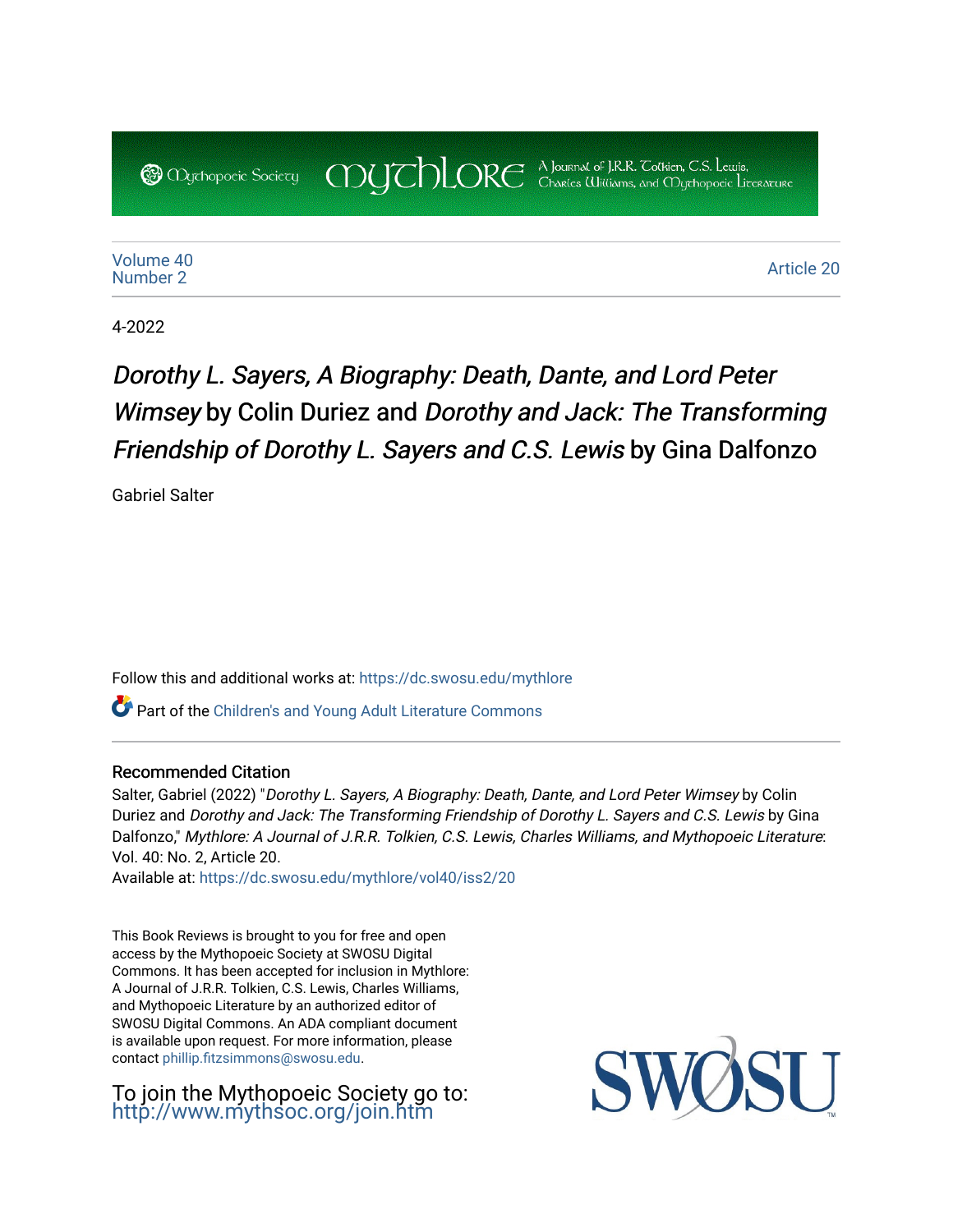## Mythcon 52: The Mythic, the Fantastic, and the Alien

Albuquerque, New Mexico; July 29 - August 1, 2022 <http://www.mythsoc.org/mythcon/mythcon-52.htm>

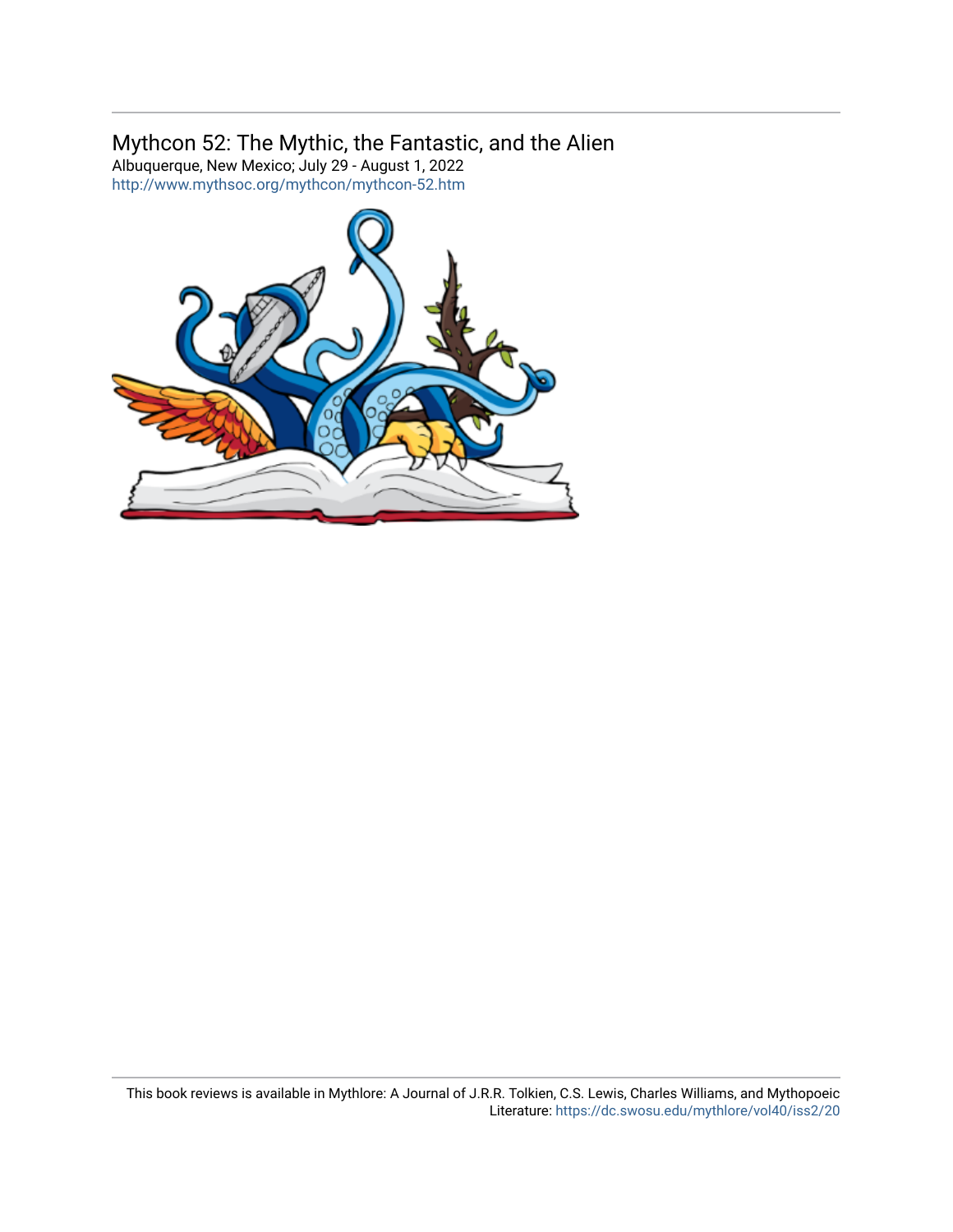1300s because of the way it drew the viewer into the scene and made them participants in the often emotional events transpiring in the rest of the painting. Colman Smith obviously appreciated the effect of this compositional strategy and used it and numerous others drawn from art history as well as theater to facilitate the experience of "reading" the Tarot cards.

O'Connor makes good use of the research provided by the other authors and primary documents in *The Untold Story*, but there are a few indications that she may be less familiar with the history of Tarot than she is with social, cultural, and art history. Minor oversights can survive, even in otherwise carefully written, thoroughly documented, and carefully proofread and edited studies such as this one. There is one point in particular that may become a source of future confusion and that arises from the use of a general website article for information about the "earliest known" Tarot decks (188) followed by references to excellent sources on the subject a mere note or two further on. Even the most casual Tarot historian will be or should be aware that while the late fifteenth-century *Sola Busca* has the distinction of being the first known deck in which the pips, court cards, and trumps are illustrated, the earliest, nearly complete, extant Tarot decks are the mid-fifteenth-century *Visconti-Sforza* and *Cary-Yale* decks.

*Pamela Colman Smith: Artist, Feminist, and Mystic* and *The Untold Story* are complimentary volumes. The earlier book provides copious illustrations, primary resource materials, and discussions by known authorities on the artist. O'Connor's new release provides a more scholarly, detailed analysis of the artist and her work that is attentive to both the context of her time and the forms of current scholarly discourse. Both are essential reading for anyone seeking an indepth understanding of the artist and her work.

—Emily E. Auger

**DOROTHY L. SAYERS, A BIOGRAPHY: DEATH, DANTE, AND LORD PETER WIMSEY**. Colin Duriez. Lion Hudson, 2021. 256 p. ISBN 9780745956923. \$14.95

**DOROTHY AND JACK: THE TRANSFORMING FRIENDSHIP OF DOROTHY L. SAYERS AND C.S. LEWIS**. Gina Dalfonzo. Baker Books, 2020. 298 p. ISBN 9780801072949. \$17.00

TOR FANS OF NOVELIST, PUBLIC INTELLECTUAL, AND OANTE SCHOLAR Dorothy L. FOR FANS OF NOVELIST, PUBLIC INTELLECTUAL, ANO OANTE SCHOLAR Dorothy L.<br>FSayers, 2020-2021 was a good year. Three Sayers biographies appeared within 10 months of each other: in August 2020, Gina Dalfonzo released *Dorothy and Jack: The Transforming Friendship of Dorothy L. Sayers and C.S. Lewis*. Two months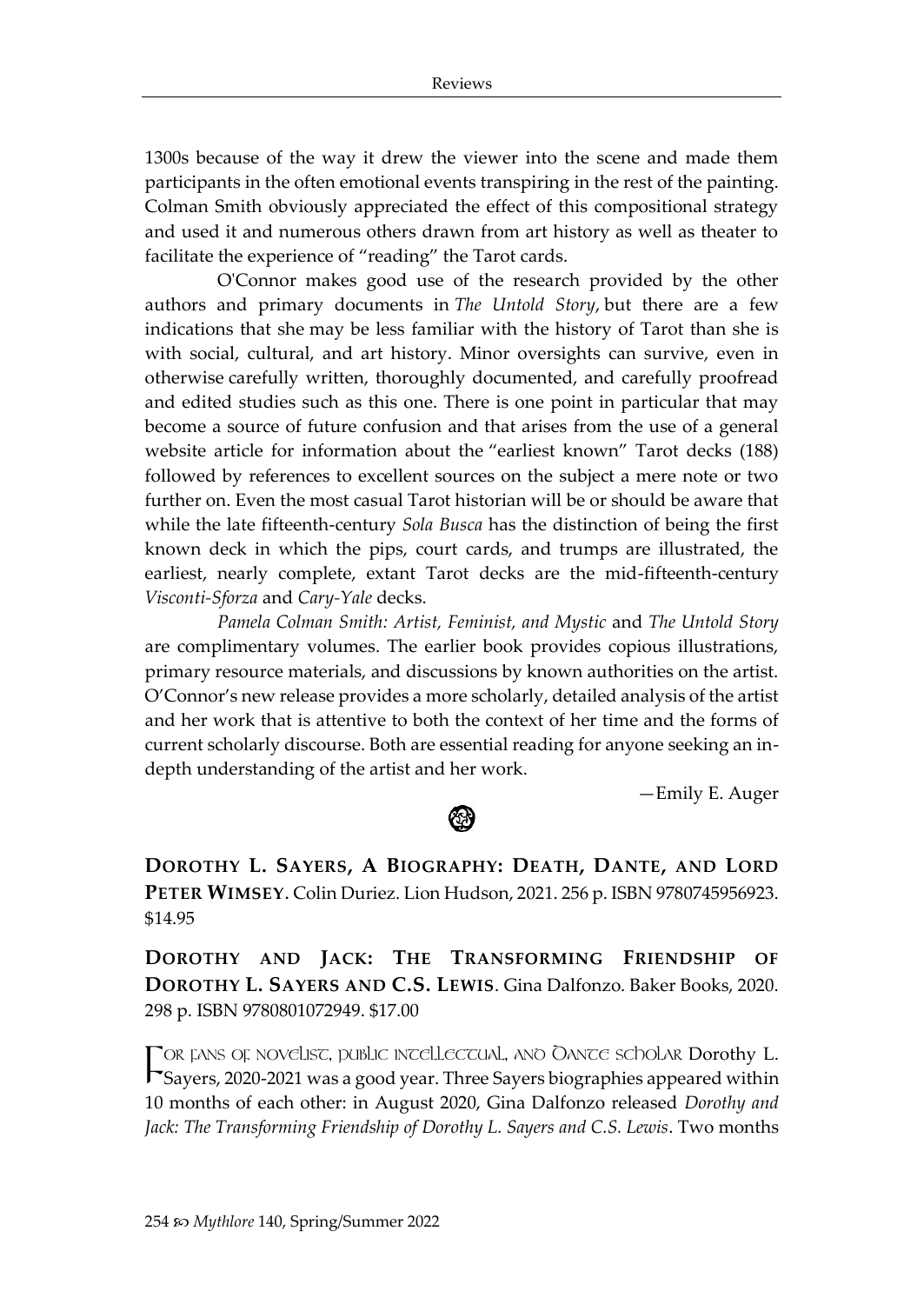later, Crystal Downing released *Subversive: Christ, Culture and the Shocking Dorothy L. Sayers*. Eight months after Downing's book, Colin Duriez released *Dorothy L. Sayers, A Biography: Death, Dante, and Lord Peter Wimsey*. The first and third book take different approaches to Sayers's life, even as they both relay the basic biographical information.

Duriez, author of the authorized Francis Schaeffer biography and at least five C.S. Lewis/J.R.R. Tolkien biographies, takes an accessible-but-studied approach. He retells Sayers's life for general readers but includes endnotes, a timeline of Sayers's life, and an index so researchers can use the book as a reference. Like his 2003 book *Tolkien and C.S. Lewis: The Gift of a Friendship*, he bookends chapters about the subject's life with dramatized scenes. Chapter 1, "Looking Back," dramatizes the morning of September 4, 1943, when Sayers received William Temple's letter offering her a Doctor of Divinity. Duriez imagines Sayers reading the letter, considering it as she goes about her day (16- 19), and highlights two conflicts that led Sayers to decline the doctorate: her lack of "deep religious emotion" (18) and her need to conceal her illegitimate son, John Anthony. The rest of chapter 1 covers Sayers's early childhood, setting up a chronological overview of her life that continues in chapters 2-9. These chapters organize Sayers's life under key events that dominated a particular period. For example, chapter 7, "Lord Peter Whimsey and Eric the Skull," covers the 1930-1936 period where Sayers joined the Detection Club, had her greatest success as a mystery novelist, and informally adopted John Anthony. While these chapters retell Sayers's life, throughout Duriez makes little connections between events and Sayers's books—how Oxford featured in her life and in the Lord Peter Whimsey novels, etc. The Epilogue closes the biography with another dramatized scene: "a few days before Christmas 1957" (Duriez 176), when John Anthony introduced himself to Muriel St. Clare Byrne and helped her settle Sayers's estate.

While Duriez's writing isn't as clean here as in some of his earlier biographies, he tells the story well. The use of semi-dramatized scenes lets him draw casual readers in, framing Sayers's life in its most gut-wrenching event: hiding her motherhood. Little scenes capture the tragic elements well—notably Sayers's mother Helen meeting Ivy Shrimpton's foster child, the child that Helen never learned was her grandson (Duriez 115). However, Duriez never enters soap opera territory: he shows the tragedy, but never overplays it. Most of the book is legitimately about Sayers's accomplishments and legacy, such as her part in what Harry Blamires called the "Christian literary renaissance" of the 1930s-1940s (qtd. in Duriez 146). One of Duriez's more interesting insights is how although Sayers never met Tolkien, her fiction is filled with what Tolkien called *eucatastrophe* (156-159). The combination of storytelling and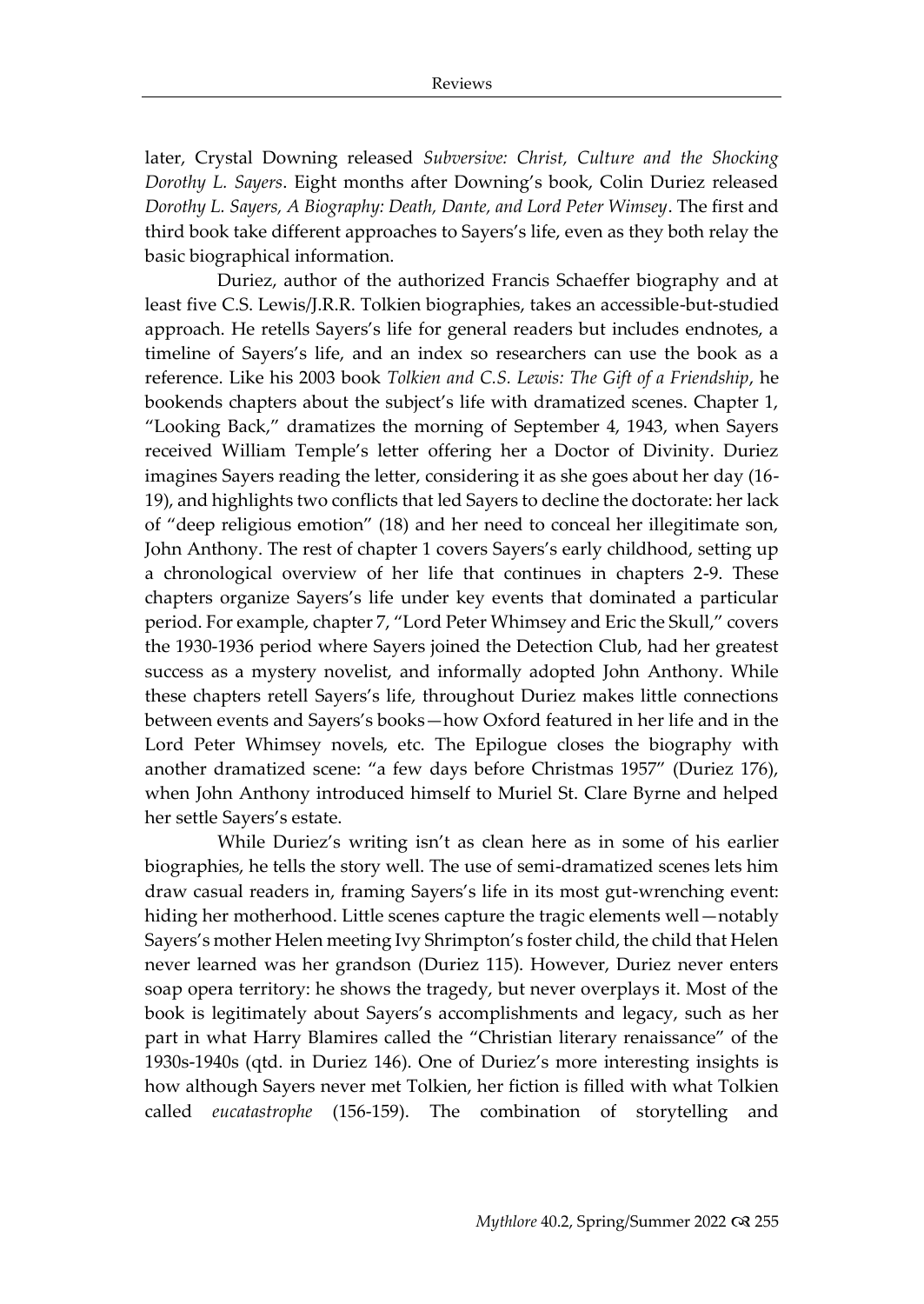contemplation makes this book a good resource for scholars seeking a compact overview, as well as casual readers seeking a good introduction to Sayers.

Gina Dalzonzo's book *Dorothy and Jack*, like Downing's *Subversive*, makes it clear up front that the author will examine Sayers with a particular lens. Downing's lens was Sayers's "shocking insights" (ix), courting controversy with essays like "Are Women Human?" and plays like *The Man Born to Be King*. Dalfonzo has two particular focuses. The first focus is describing a particular facet of Sayers's life: her friendship with C.S. Lewis, from Sayer's 1942 fan letter until her 1957 death. Chapter 1, "No Mean City," contrasts where Lewis and Sayers were in 1917—Lewis starting his studies at Oxford, Sayers starting a job at Oxford, both young poets seeking recognition. "No mean city" is a quote from Sayers's unfinished memoir *My Edwardian Childhood* (Dalfonzo 23), and each chapter title quotes a Lewis/Sayers letter or speech. In a given chapter, that quotation defines the conversation—what Lewis and Sayers discussed in that letter or speech, events leading up to it, other Sayers/Lewis work that thematically connect to that quote. For example, Chapter 3 ("Hey! Whoa!") describes the 1946 letter exchange where Lewis upset Sayers by suggesting she contribute to a Christian education book series. Dalfonzo summarizes Sayers's and Lewis's careers in the 1940s, how they used this exchange to debate "bad work done in a good cause" (73), and their major writings about vocation. This model means that Dalfonzo can describe events chronologically, while also referencing Lewis and Sayers's books and their influence on each other.

Dalfonzo's second focus is how the Sayers-Lewis friendship holds several topical insights. The primary topical insight is what this friendship says about men and women befriending each other. Dalfonzo observes in the introduction that "developments in both the Christian world and in the wider, secular world have made cross-gender friendships a renewed source of friction" (17-18). Many Christians have responded by arguing that unmarried men and women shouldn't associate with each other (ibid). Lewis and Sayers's friendship defied this advice from the start—they became friends when Lewis was a bachelor and Sayers married, and they stayed friends after Lewis married. Furthermore, their friendship was based on interests that Sayers couldn't share with her husband—something "many Christian leaders and thinkers [would consider] a red flag" (88). Despite this, their friendship remained "firmly in the realm of *philia*" (100).

Dalfonzo draws or implies at least two other topical insights. She considers Lewis and Sayers's mutual friend Charles Williams in the context of his toxic sexual behavior. While Lewis and Sayers had chaste cross-gender friendships, Williams had several emotional affairs involving manipulation and "semi-sexual, semi-magical rituals" (110). Dalfonzo also notes that "Jack and Dorothy found it all but impossible to believe that the friend who had seemed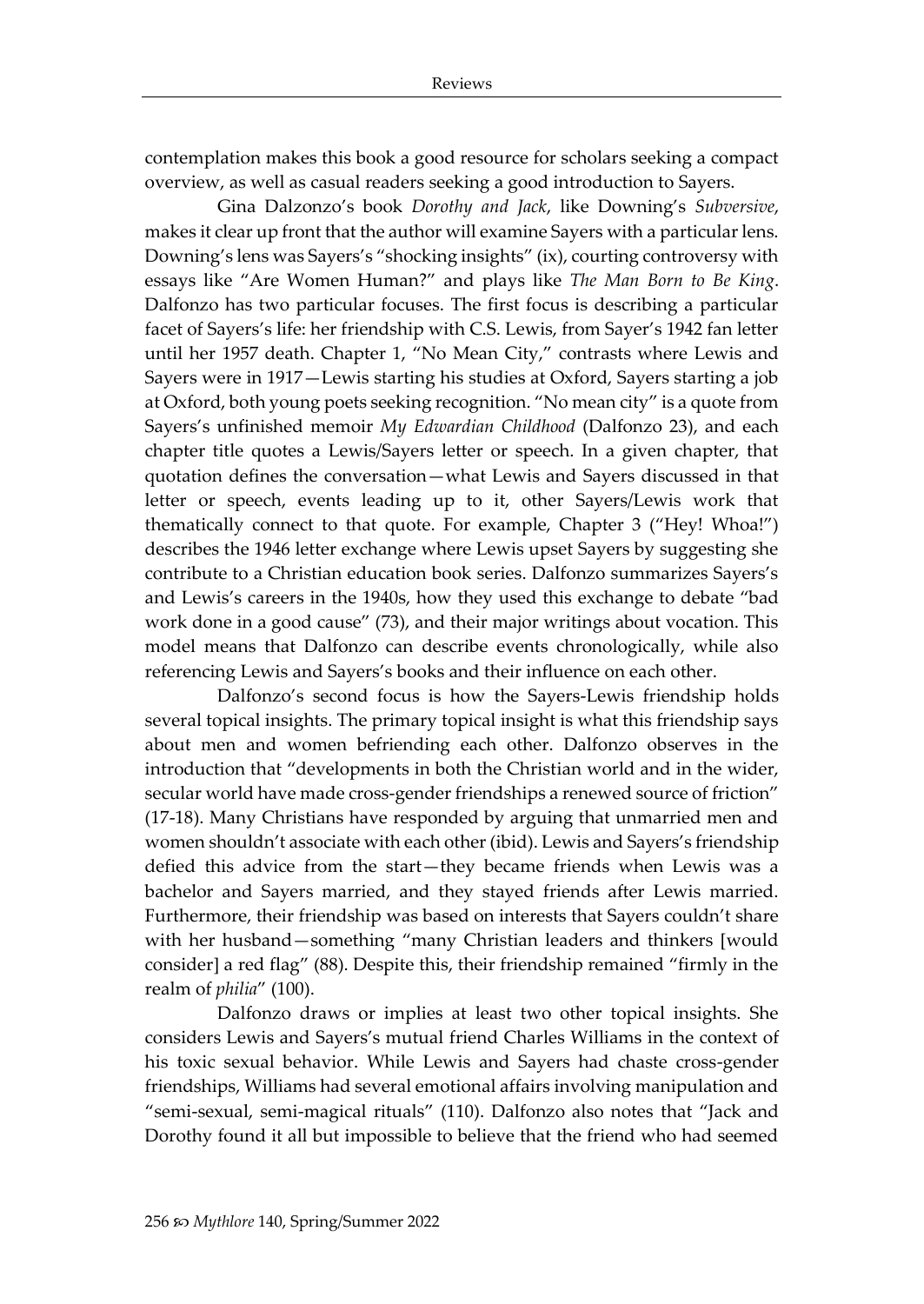so saintly could have deliberately been involved in anything of the sort" (111), although "the signs of something wrong were there, if Williams's friends had been able to interpret them" (113). Dalfonzo doesn't fault Lewis or Sayers for missing the signs, noting Williams' unusual charisma meant that even women he manipulated remembered him well (15). Furthermore, it was, sadly, "a period when it was easier, even for other women, to discount women's accounts of their own experiences" (114).

When discussing how Sayers and Lewis answered critics, Dalfonzo brings in a third topical theme: anti-Christian prejudice in the academy. Dalfonzo highlights how Lewis called himself a dinosaur in his inaugural Cambridge lecture, which Joy Davidman and Owen Barfield both felt was overplayed. However, they "could not wholly grasp just what the hostility at Oxford had been like for him" (144). As an example, Dalfonzo cites Tolkien describing the Oxford faculty's "extraordinary animosity" to Lewis (143), and points out "he was turned down twice for a promotion that he richly deserved, solely—by all accounts—because he was a popular Christian apologist, and that sort of thing was just not done by Oxford dons" (144).

Dalfonzo describes the Sayers-Lewis friendship well, capturing their friendship and shared ideas. The way she organizes events within chapters allows her to summarize Sayers's life in a different way than Duriez. Both writers summarize her life and see certain themes in it, but Duriez's themes are Sayer's difficult motherhood story and her life's broad phases (detective novelist, Dante scholar, etc.). Dalfonzo's themes are summed up in whatever quote frames each chapter, the events orbiting that particular idea.

Dalfonzo's search for topical insights is slightly less effective than her biographical descriptions, but only because one insight needs more backing. Her point about Lewis struggling as a Christian academic does resonate with contemporary stories—the same year that Dalfonzo's book came out, Inkling scholar Matthew Dickerson released a book on contemporary discipleship describing anti-Christian prejudice he has experienced at Middlebury College (92-93, 103). However, when Dalfonzo talks about Lewis experiencing prejudice, her support is Tolkien's quote about Oxford animosity and a reference to Lewis being passed over for promotions. The latter point has no endnotes or citations, and while seasoned Lewis researchers will know what Dalfonzo refers to, this is a book for general readers who may not know Lewis's detailed biography. Add to this the strong wording of "what the hostility at Oxford had been like" for Lewis (144), and this second point comes across as a bit weak. It needs a pithy quote or paraphrase to drive the point home. For example, one could reference Warnie Lewis's 1958 diary entry about an elector saying he wouldn't nominate *The Screwtape Letters'* author for a professorship (Hooper 56) or Lewis's